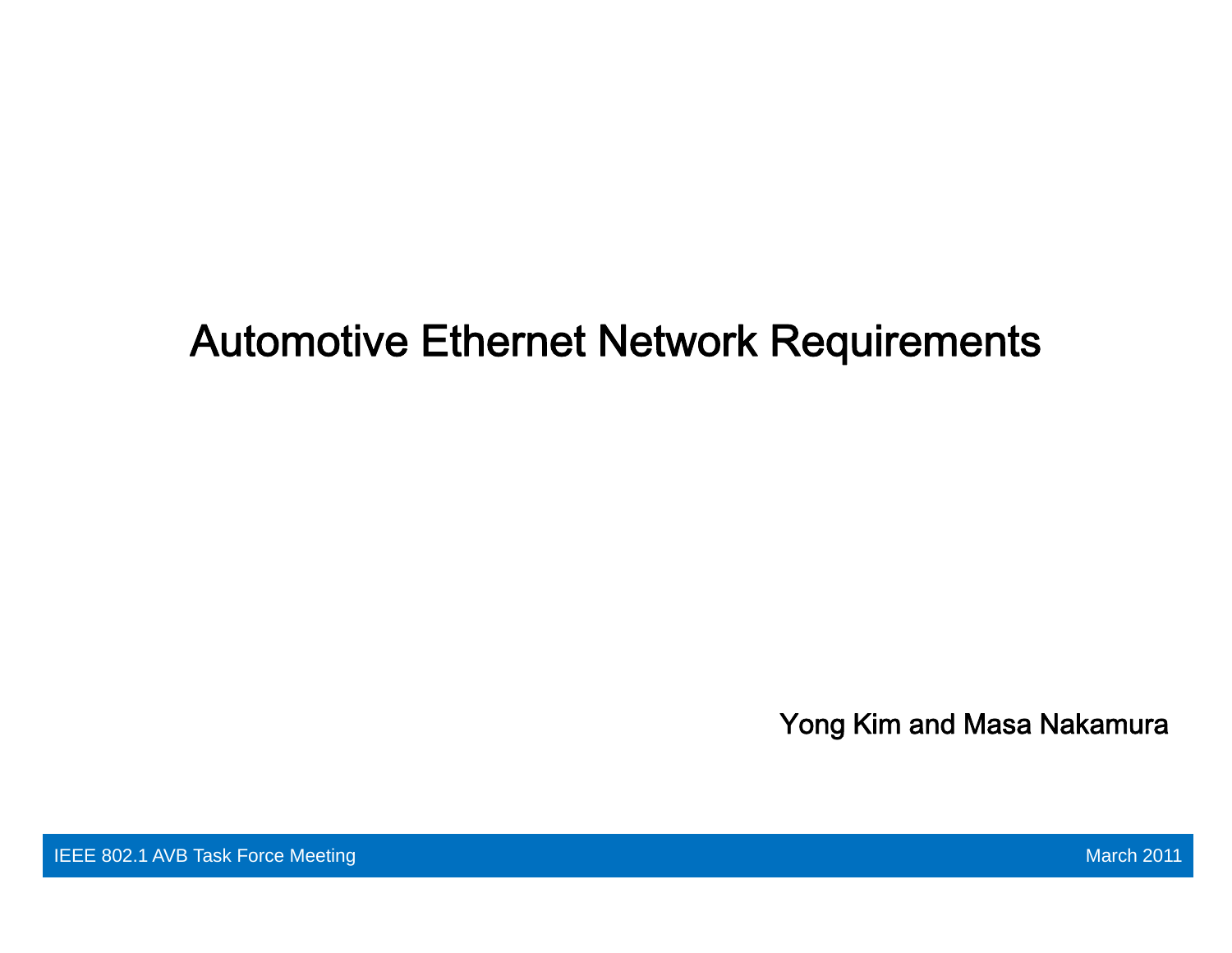## Automotive Ethernet Requirements for Converged backbone networks for critical control and multimedia

This presentation supported by: This presentation supported

- Junichi Takeuchi, Renesas
- Hideki Goto, Shinichi Iiyama and Takumi Nomura, Toyota
- □ Hajime Kosugi, NEC Engineering
- Michael Johas Teener, Broadcom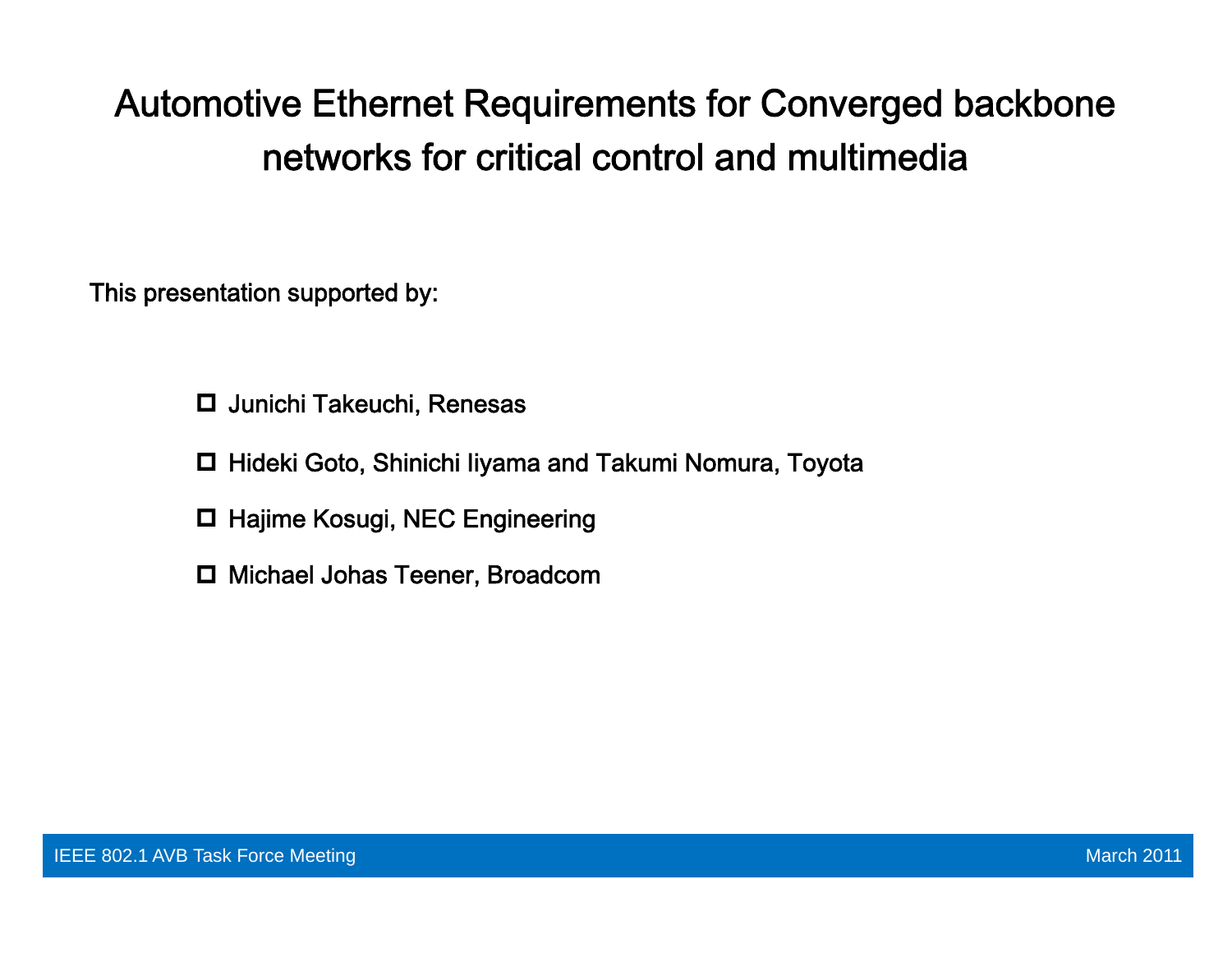## Automotive Ethernet Requirements for Converged backbone networks for critical control and multimedia

Table of Contents

- ♦ Introduction
- Converged backbone networks for critical control and multimedia
- ♦ Requirements for converged backbone networks
	- 1. Reliability
		- O. Fail-safe systems and quick recovery
		- Acknowledgement and retry for non-AVB class data
	- 2. QoS
		- $\Box$ Ultra-low latency for critical control frames
		- 0 Interim ultra-low latency requirements.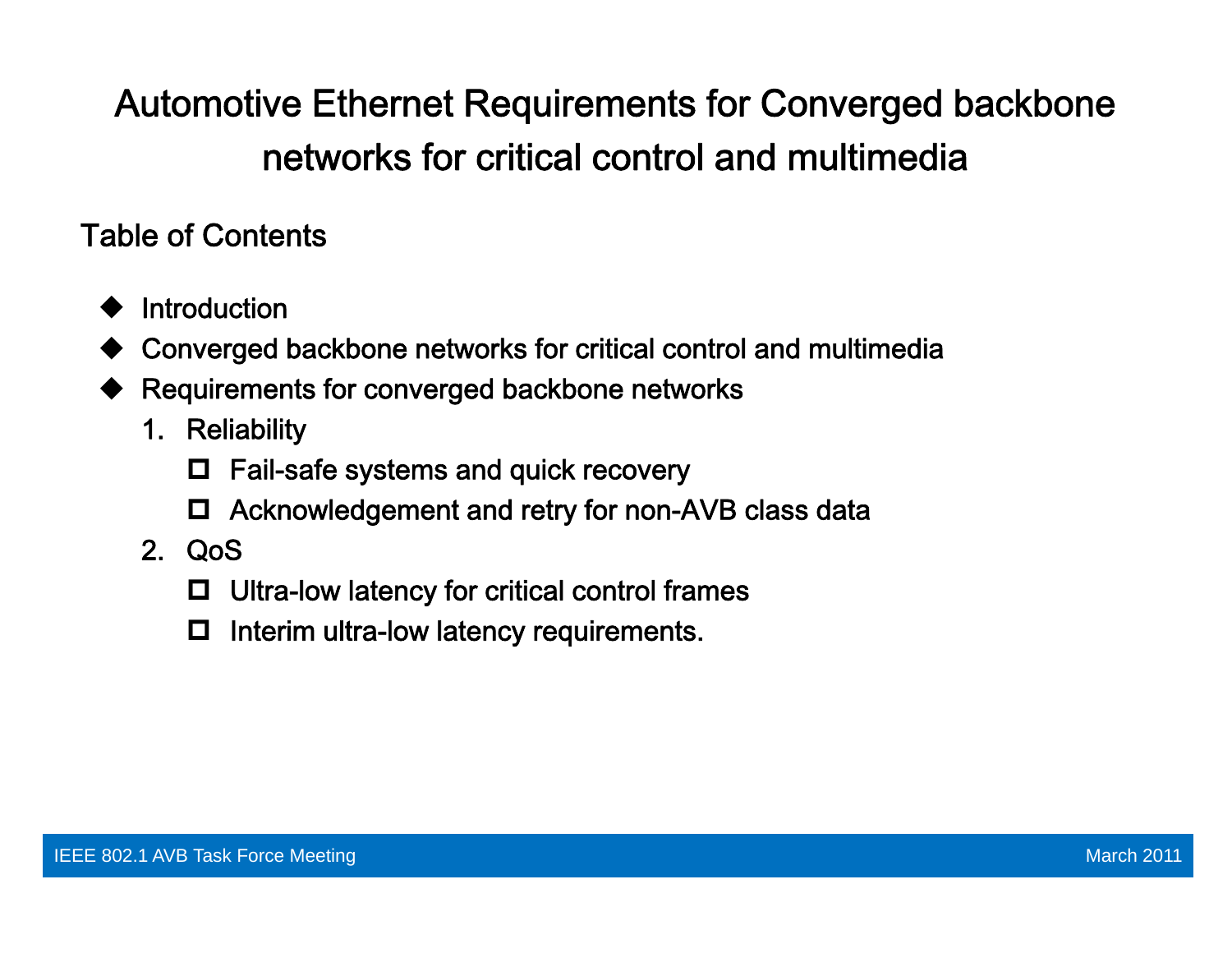## Introduction

#### $\Box$  There are multitude of in-vehicle bus systems to consider.

- LIN: Multi-drop "UART-like" with synchronization, <=19.2Kbps
- CAN: Widely available CSMA/CR bus system, <=1 Mbps
- FlexRay: Time-triggered TDMA Bus and Star system, <=10 Mbps
- □ MOST: Synchronous TDMA Ring, 25, 50, and 150 Mbps, Shared.
- Ethernet: Switched Full-Duplex (modern) Star system, 100 Mbps +, switched.

#### Vehicle Communication Zones

- $\blacksquare$  Powertrain: Engine, transmission
- **□** Chassis: Steering, ABS, Tire pressure
- Body: Doors, Lamps, Seats, A/C
- **□** Safety: Air-bags, Sensors, Actuators, Occupant Safety System
- **□** Infotainment & Driver Assist: Navigation, Telematics, TV/Radio/CD/DVD, RSE, Cameras

#### $\Box$  Trends in in-vehicle communication needs

- **□** Infotainment and Driver Assist drives higher bandwidth (graphic panels, cameras, WLAN, BT)
- $\Box$  Communication convergence: More buses are connected through use of gateways
- $\Box$  Information sourced in one zone and used in many zones (e.g. camera, sensor data)
- **□** Vehicular Diagnostics interface is standardized to be over Ethernet and IP

#### <u>There is a need for a converged in-vehicle backbone network</u>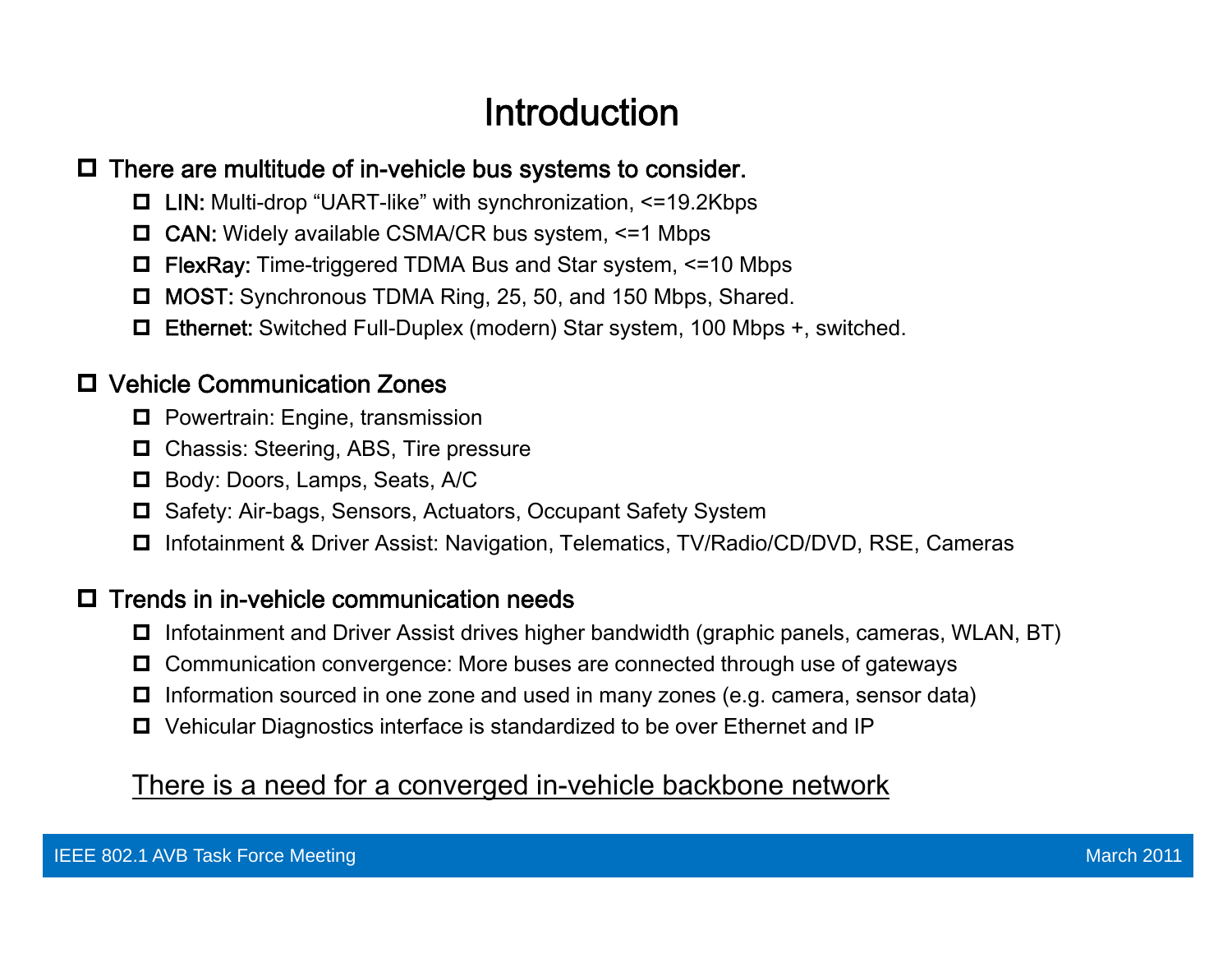## Converged backbone networks for critical control and multimedia

 $\bullet$ An example converged backbone network for the domain architecture

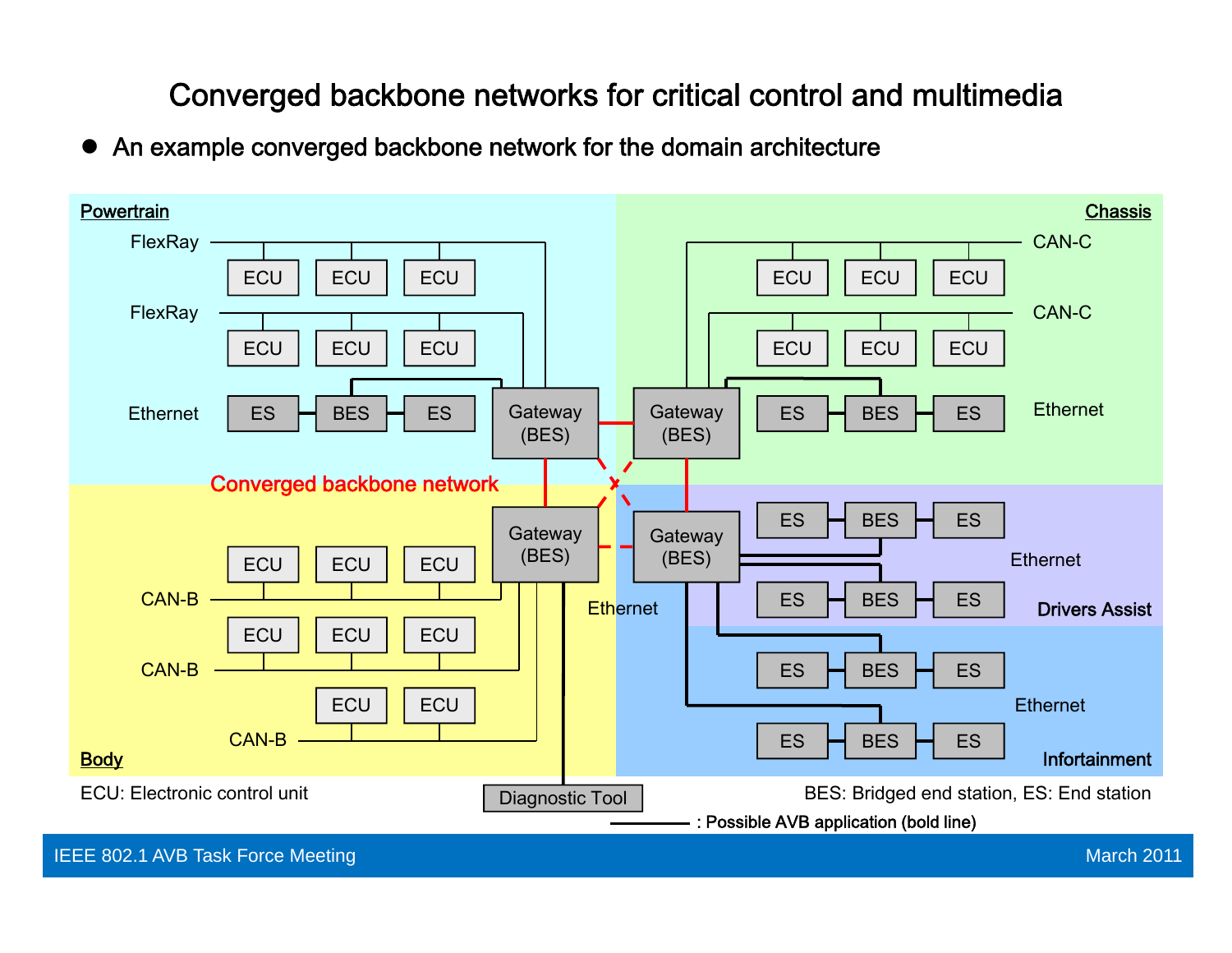1. Reliability – Quick Recovery

#### $\Box$  Fail-safe systems and quick recovery

Maximum network recovery (Spanning Tree Reconfiguration) time is required to be less than 100ms for to support critical control applications. The recovery time is measured from the time that a failure happens to the time that the network is ready again to transmit data from applications . In order to achieve this quick network recovery, the below three functionalities are required.

- RSTP with quick recovery => it might need RSTP "quick "version (e.g. better timers).
- 802.1AS with quick [re-]synchronization
- 802.1Qat with quick stream [re-]reservation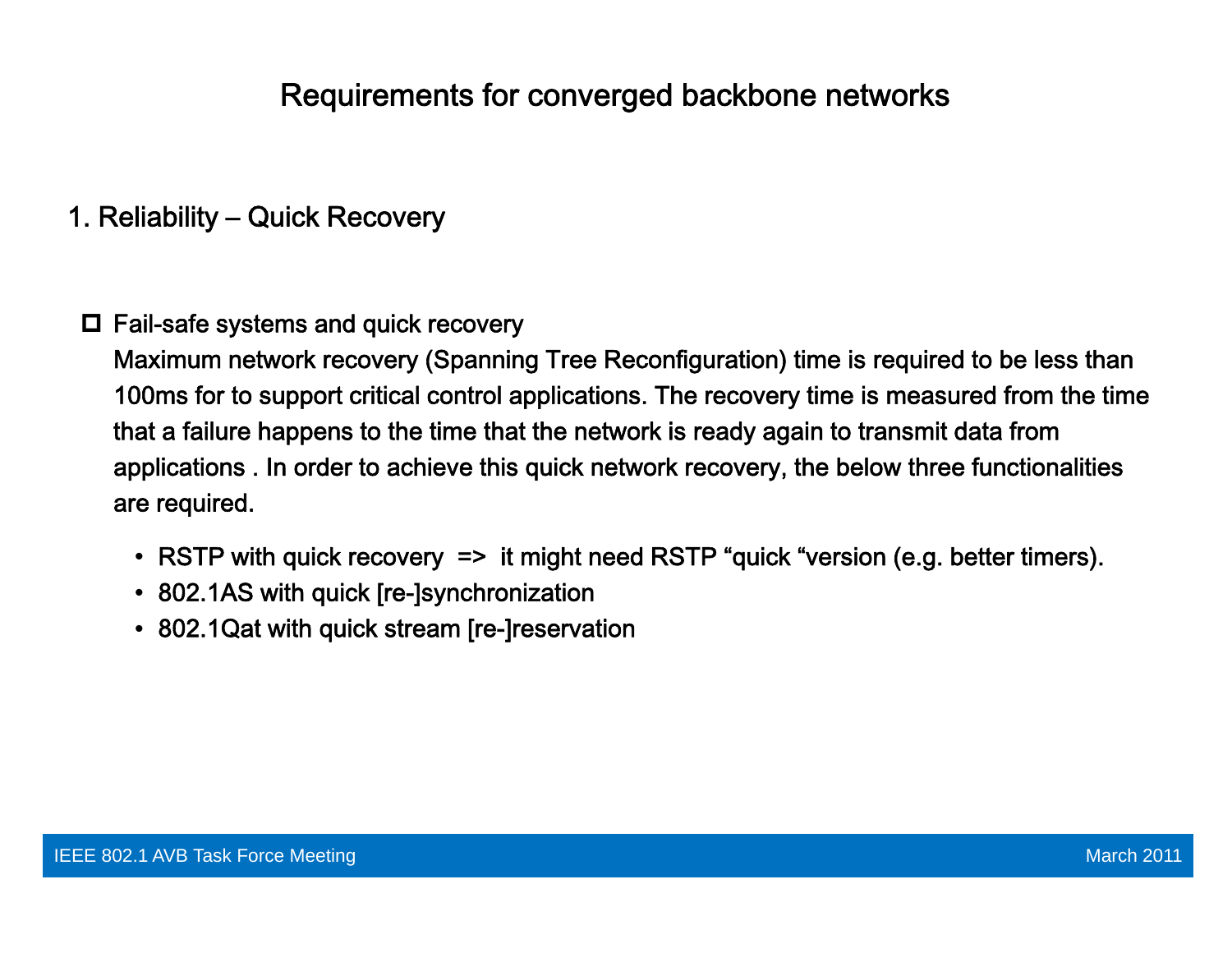- 1. Reliability Acknowledge and Retry
- □ TCP/IP is a good solution, but too resource intensive for some application.
- □ Need Acknowledge and retry for non-AVB, lower-class data In order to avoid data loss of lower classes, usage of a simple confirmation procedure should be considered (as illustrated).
- **Applicable to protocols whose messages that fit into a single frame.**

No Frame re-ordering, nor datagram re-assemby context to be handled.



The target node returns acknowledge frame to the sender node. If there is no acknowledge returned, or bridging node returns an acknowledge frame with Fail information, the<br>sender retries the previous frame.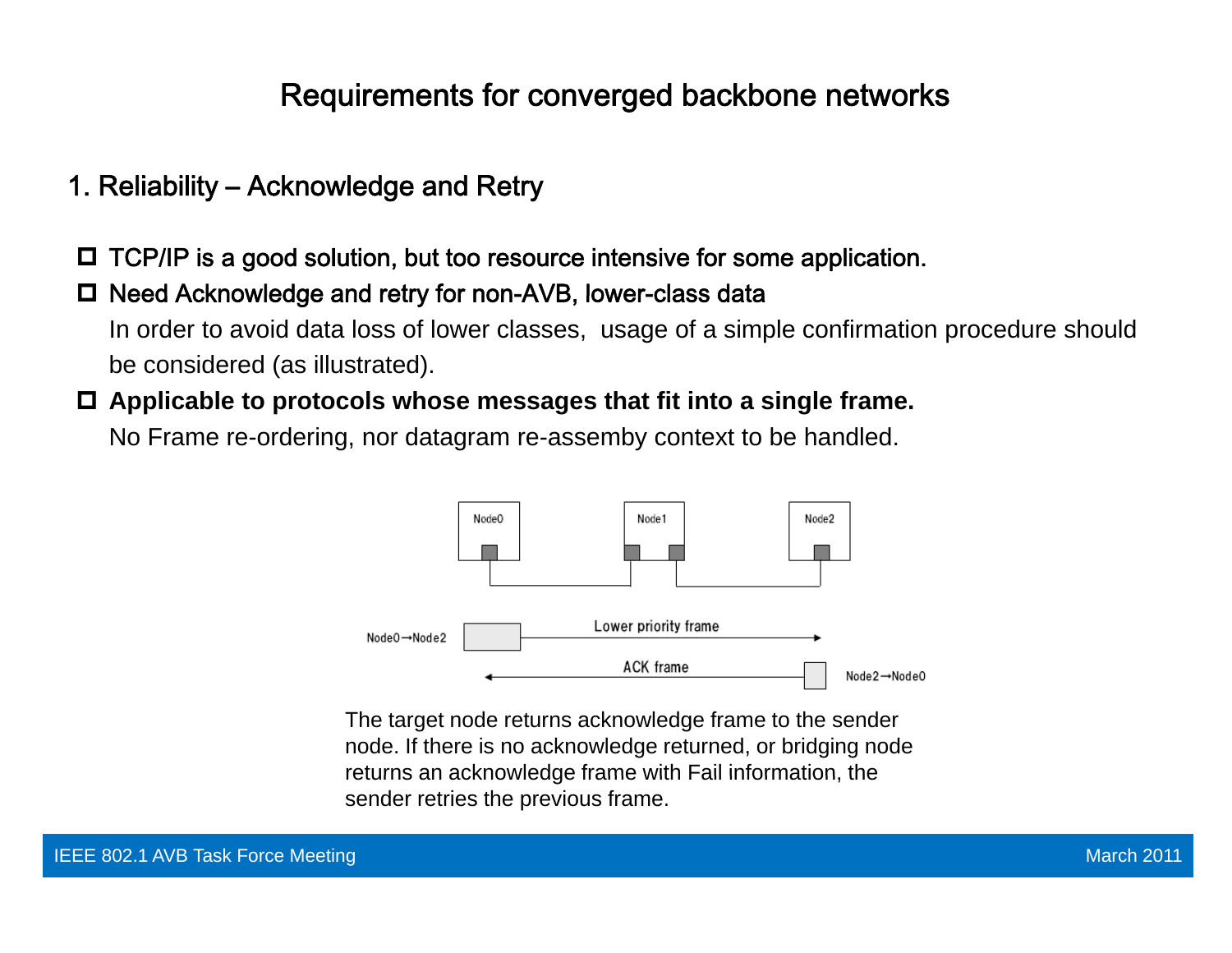## 2. QoS - Latency

#### $\Box$  Ultra-low latency for critical control frames

- The AVB deterministic latency from the Class A will be sufficient for most of the current automotive applications such as multimedia and camera networks.
- Some critical control applications such as driving (powertrain, chassis) control-loops require much smaller latency as follows.
	- $\triangleright$  Maximum latency: 100us over 3 bridge hops @ 100Mbps or 1Gbps
- This Ultra-low latency class requires resource reservation as in 802.1Qat, but may not require shapers that may introduce additional latency.
- In order to achieve generalized ultra-low latency requirement, a new method would needs to be developed.
	- $\bullet\,$  An interim solution exist today by limiting maximum link MTU and trading off useable bandwidth for lower latency (next slide).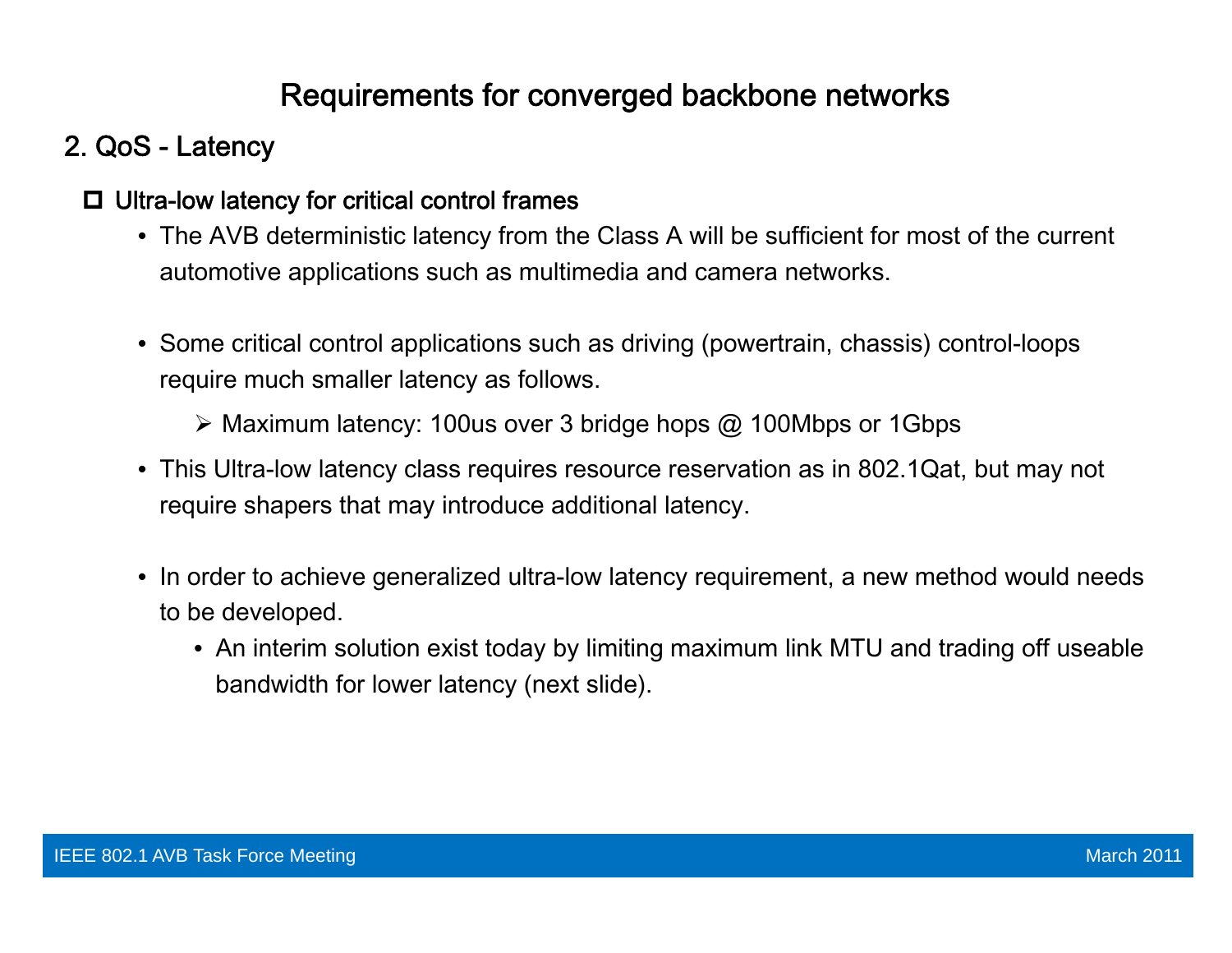### 2. QoS – Latency – Interim Requirements

- **□** Use of Smaller MTU (frame size).
	- Reduce the frame size such that the latency caused by the maximum interfering frame is reduced to be acceptable time.
- **□** Benefits
	- •No changes to 802.1 AVB or 802.1Q Bridges.
- $\square$  Issues
	- • $\bullet$  The useable link bandwidth is significantly reduced.



Switched paths 1 through 5 support shorter MTU. Switched paths 6-3-7-8 support normal MTU. Path between Endpoints EP1 to EP3 (red), and EP3 and EP2 (grey), support ultra low-latency requirements. Path between Endpoint EP4 to EP5 does not, but shared SW3.